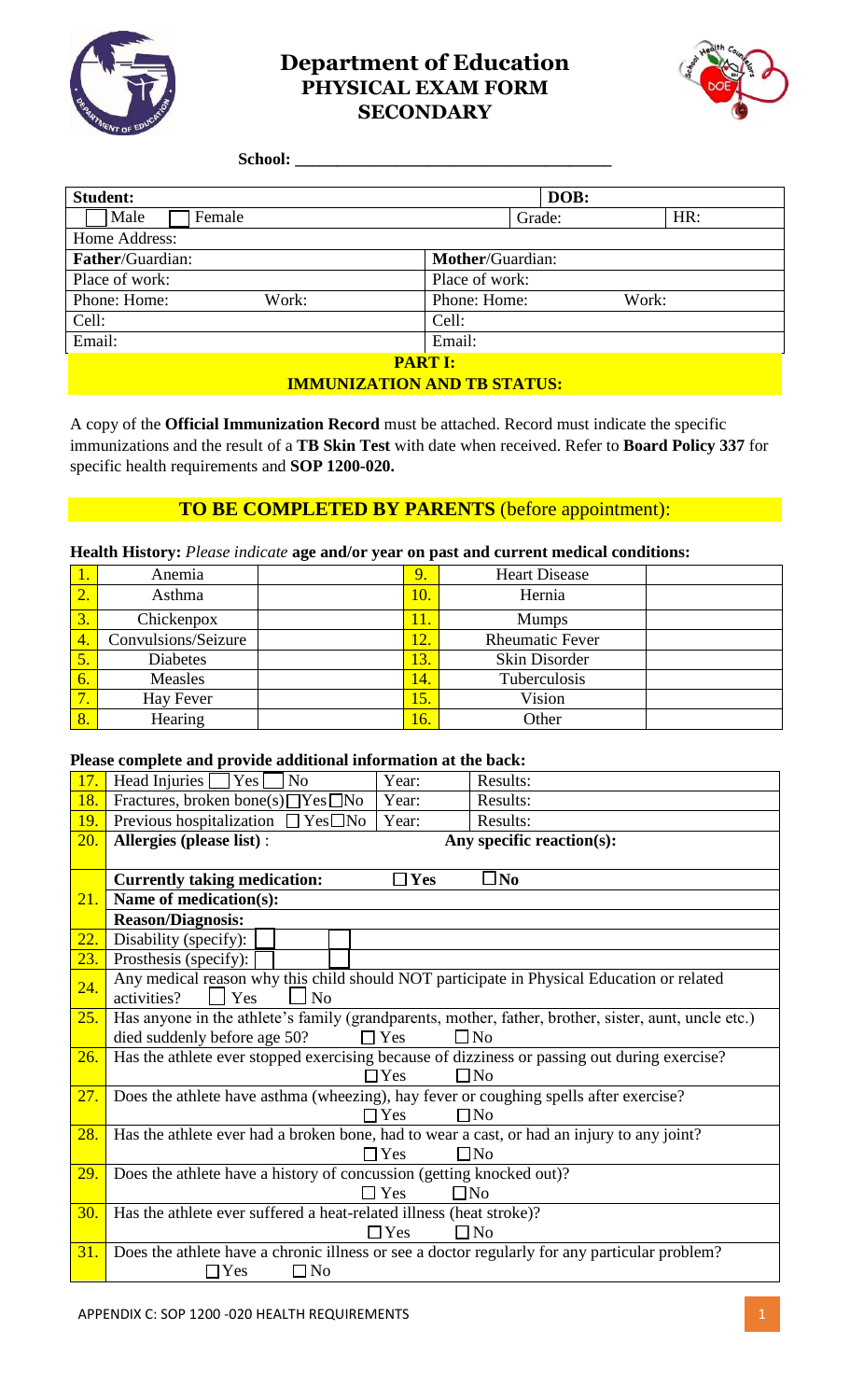| 32. | Does the athlete have only one of any paired organs (eyes, ears, kidneys, testicles, ovaries)?       |
|-----|------------------------------------------------------------------------------------------------------|
|     | $\Box$ No<br><b>Yes</b>                                                                              |
| 33. | Has the athlete had an injury in the last year that caused the athlete to miss 3 or more consecutive |
|     | days of practice or competition?                                                                     |
|     | $\Box$ No<br>$\Box$ Yes                                                                              |
| 34. | Has the athlete had surgery or been hospitalized in the past year?                                   |
|     | $\Box$ Yes<br>$\Box$ No                                                                              |
| 35. | Has the athlete missed more than 5 consecutive days of participation in usual activities because of  |
|     | illness, or has the athlete had a medical illness diagnosed that has not been resolved in the past   |
|     | year?<br>$\Box$ No<br>$\neg$ Yes                                                                     |
| 36. | Are you, the athlete, worried about any problem or condition at this time?                           |
|     | $\Box$ Yes<br>$\Box$ No                                                                              |
|     | Please give details on any "Yes" answer(s) from the above health history.                            |
|     |                                                                                                      |
|     |                                                                                                      |
|     |                                                                                                      |

**NOTE:** Please notify the School Health Counselor or School Administrator if there are any changes in the health status of the student.

Students must submit valid documentation showing completion of a **Physical Examination**, **Immunization**, results of **TB Skin Test and/or TB Clearance issued by DPHSS** and an **Emergency Information and Health Form**.

Students who plan to participate in Interscholastic Activities/Athletics must submit **a completed Interscholastic Sport Association (ISA) Form**.

**Parent/Guardian (print) Signature Date**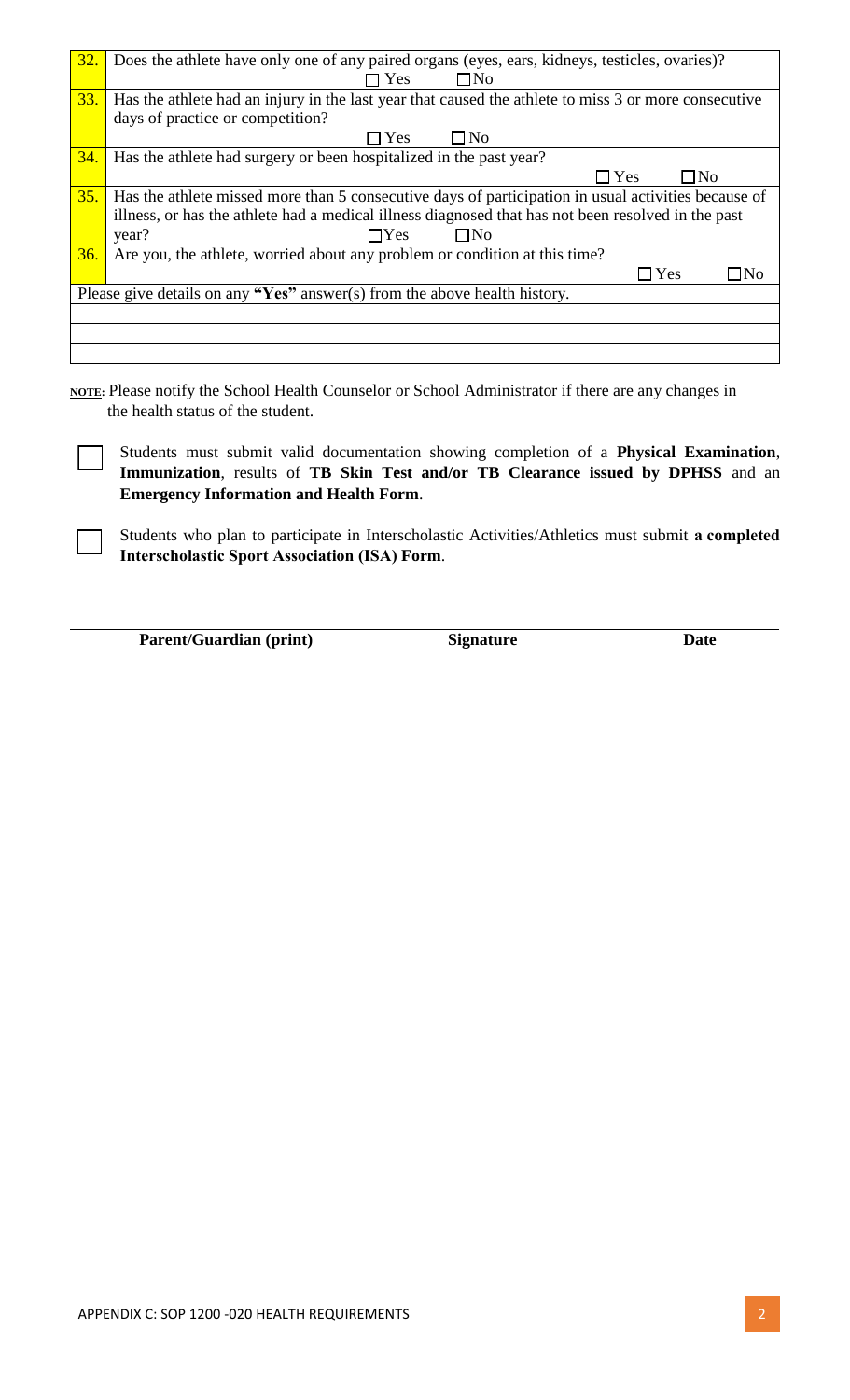# **PART II: PHYSICAL EXAMINATION – COMPLETED BY HEALTH CARE PRACTITIONER:**

| $T-P-R-BP:$ |             |            |                                                                      |      |
|-------------|-------------|------------|----------------------------------------------------------------------|------|
| Height:     |             |            | Vision: Right $20/$ Corrected: $Yes$ No <b>Hearing:</b> Right ______ |      |
| Weight:     | <b>BMI:</b> | Left $20/$ | $\Box$ Contacts:       Yes   No                                      | Left |

| <b>Complete Each Item</b> | <b>Normal</b> |           | <b>Describe Findings if Abnormal or Reason for not</b> |
|---------------------------|---------------|-----------|--------------------------------------------------------|
| <b>Below</b>              | <b>Yes</b>    | <b>No</b> | <b>Examining</b>                                       |
| General appearance        |               |           |                                                        |
| Skin                      |               |           |                                                        |
| Hair                      |               |           |                                                        |
| <b>Nails</b>              |               |           |                                                        |
| <b>Eyes:</b> External     |               |           |                                                        |
| (Pupil/Cornea)            |               |           |                                                        |
| <b>Optic Fundus</b>       |               |           |                                                        |
| <b>Auditory Acuity</b>    |               |           |                                                        |
| <b>Muscle Balance</b>     |               |           |                                                        |
| Ears: External            |               |           |                                                        |
| <b>Auditory Acuity</b>    |               |           |                                                        |
| Tympanic Membrane         |               |           |                                                        |
| <b>Nose</b>               |               |           |                                                        |
| Mouth                     |               |           |                                                        |
| Pharynx                   |               |           |                                                        |
| Larynx                    |               |           |                                                        |
| Speech                    |               |           |                                                        |
| Teeth/Gums                |               |           |                                                        |
| Neck/Lymph/larynx         |               |           |                                                        |
| Cardiovascular            |               |           |                                                        |
| Respiratory               |               |           |                                                        |
| Gastro Intestinal         |               |           |                                                        |
| Genital-Urinary           |               |           |                                                        |
| Muscular Skeletal         |               |           |                                                        |
| Scoliosis Screening       |               |           |                                                        |
| Neurological Impressions  |               |           |                                                        |
| <b>Nutritional Status</b> |               |           |                                                        |
| <b>Behavior</b> during    |               |           |                                                        |
| Examination               |               |           |                                                        |
| Other                     |               |           |                                                        |

### **PART III LABORATORY TEST:**

| <b>Hemoglobin:</b> | Date: | Hematocrit: | Date: |
|--------------------|-------|-------------|-------|
| Other Test         | Date  | Results     |       |
| Other Test         | Date  | Results     |       |

### **Summary of Findings, Treatments and Recommendations:**

| <b>Diagnosis/Findings</b> | <b>Advice and Treatment</b><br><b>Given</b> | <b>Recommendations and Follow-Up Plan</b> |
|---------------------------|---------------------------------------------|-------------------------------------------|
|                           |                                             |                                           |
|                           |                                             |                                           |
|                           |                                             |                                           |